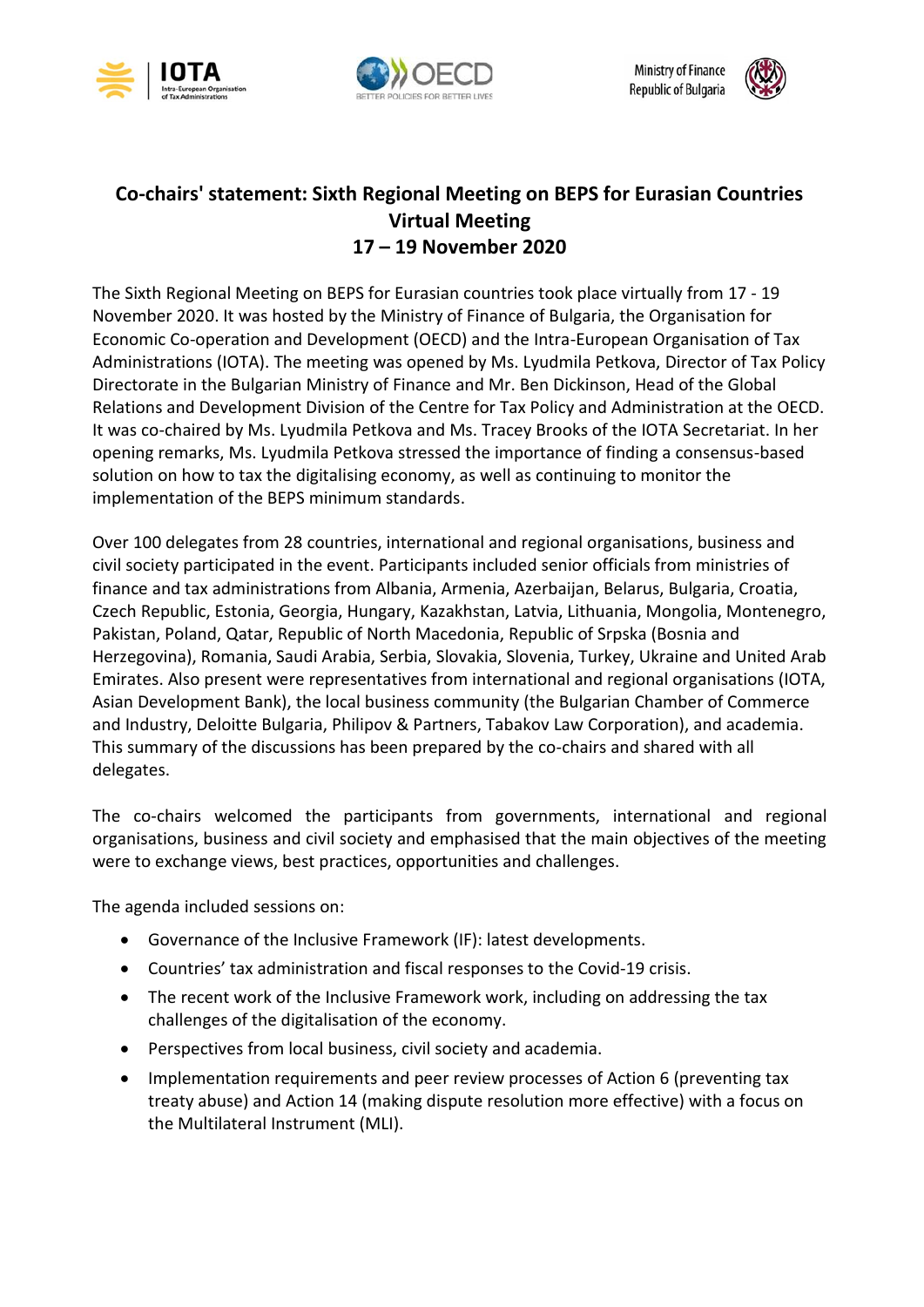- Aspects of the Action 5 minimum standard on harmful tax practices (conducted as a roundtable discussion).
- Country-by-Country reports (Action 13) and their use in risk assessment processes (conducted as a roundtable discussion).
- Addressing the tax challenges of the digitalisation of the economy (including separate sessions on Pillars 1 and 2).
- Toolkits for capacity-limited countries and other capacity building initiatives.
- Recent developments in Transfer Pricing.

## **Conclusions**

This regional meeting offered an opportunity for participants to actively contribute to the discussions and to provide input on the different work streams related to BEPS. Participants appreciated the chance to share best practices and experiences and highlighted their priorities in relation to the Inclusive Framework's work, especially in the area of addressing the challenges of the digitalisation of the economy. They also welcomed the capacity building initiatives of the international and regional organisations in supporting their BEPS implementation efforts.

## **Summary of key messages**

- Representatives of the business community expressed their support for effective and consistent implementation by all countries of the BEPS minimum standards, especially Country-by Country Reporting. In this regard, they welcomed the initiatives of the OECD and other international and regional organisations to support countries, and they made suggestions for new platforms where businesses can exchange views and interact with government experts.
- Armenia and Georgia shared their experience with regard to the implementation of the four minimum standards and related peer-review processes as well as on the work carried out on transfer pricing matters and taxation of the digitalisation of the economy.
- Participants from North Macedonia and Saudi Arabia shared their experience with the implementation of the tax-treaty measures and in particular the process of adopting the MLI. In the context of MAP requests, they also discussed the importance of making clear guidance available to taxpayers.
- Two roundtable discussions were carried out: one on the substantial activities requirements for preferential regimes (BEPS Action 5) and another on the use of Countryby-Country reports (Action 13) in risk assessment processes. Panellists from Bulgaria, Hungary, Lithuania and Slovakia shared their experiencesin this regard. They discussed the transparency of the peer-review processes, which ensure a level playing field, and the possibility of learning from each other.
- Participants from Bulgaria, Croatia and Saudi Arabia shared their experience and perspectives on the work being undertaken on measures to address the digitalisation of the economy. Participants supported the G20/Inclusive Framework's work to develop